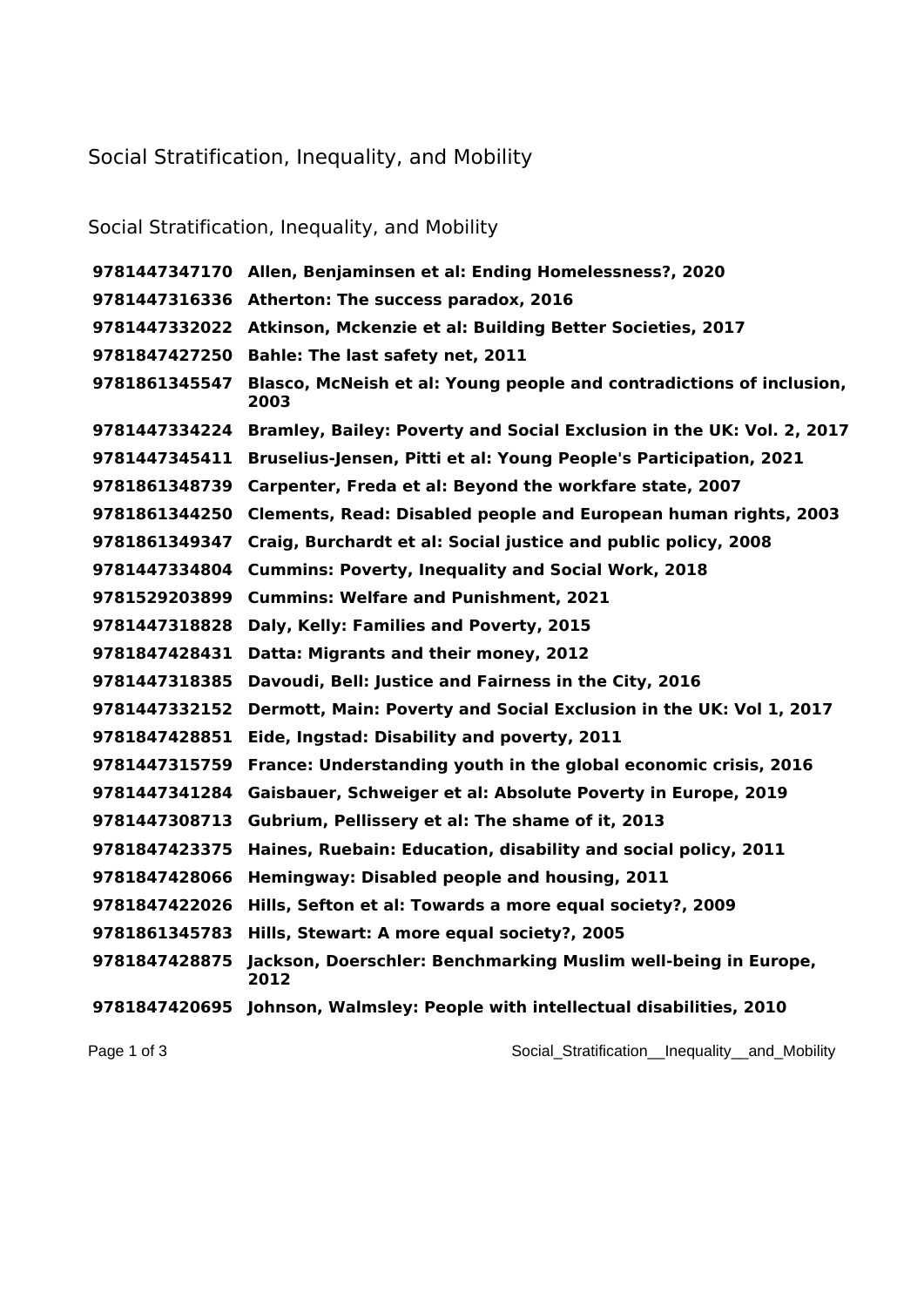|               | 9781847424464 Jones, Sumner: Child poverty, evidence and policy, 2011                     |
|---------------|-------------------------------------------------------------------------------------------|
|               | 9781447310037 Jones: Negotiating cohesion, inequality and change, 2013                    |
| 9781847426604 | Kvist, Fritzell et al: Changing Social Equality, 2011                                     |
| 9781861344311 | Kwan Chan, Bowpitt: Human dignity and welfare systems, 2005                               |
| 9781447306412 | Lees: Education without schools, 2013                                                     |
| 9781861344885 | Leonard: Promoting welfare?, 2003                                                         |
| 9781861345707 | Lucas: Running on empty, 2004                                                             |
| 9781447327714 | Lupton, Burchardt et al: Social Policy in a Cold Climate, 2016                            |
| 9781861345356 | <b>Lupton: Poverty Street, 2003</b>                                                       |
| 9781847424822 | Minujin, Nandy: Global Child Poverty and Well-being, 2012                                 |
| 9781847420466 | Moreira: The activation dilemma, 2008                                                     |
| 9781529204452 | <b>Myers: Rethinking Urbanism, 2020</b>                                                   |
| 9781861346650 | Nutley, Walter et al: Using evidence, 2007                                                |
| 9781861347992 | O'Brien: Poverty, policy and the state, 2007                                              |
| 9781861341464 | Pantazis, Gordon: Tackling inequalities, 2000                                             |
| 9781447308942 | Parker: The squeezed middle, 2013                                                         |
| 9781447310662 | Payne: The New Social Mobility, 2017                                                      |
| 9781861342232 | Riddell, Baron et al: The Learning Society and people with learning<br>difficulties, 2001 |
| 9781861346261 | Roulstone, Barnes: Working futures?, 2005                                                 |
| 9781847423085 | Rowlingson, McKay: Wealth and the Wealthy, 2011                                           |
| 9781847428394 | <b>Saunders: Down and out, 2011</b>                                                       |
| 9781847427878 | Shah, Priestley: Disability and social change, 2011                                       |
| 9781847429117 | Shildrick, MacDonald et al: Poverty and insecurity, 2012                                  |
|               | 9781447323976 Shildrick: Poverty Propaganda, 2018                                         |
|               | 9781847426079 Smith: Equality and diversity, 2011                                         |
| 9781861346018 | Smith: On the margins of inclusion, 2005                                                  |
| 9781447305255 | Sutherland: Education and social justice in a digital age, 2013                           |
| 9781861343956 | Townsend, Gordon: World poverty, 2002                                                     |
| 9781847428080 | Vickerstaff, Phillipson et al: Work, Health and Wellbeing, 2011                           |
| 9781847427151 | Walker, Sinfield et al: Fighting poverty, inequality and injustice,<br>2011               |
|               | 9781861348357 Welshman: From transmitted deprivation to social exclusion, 2007            |
| Page 2 of 3   | Social_Stratification__Inequality__and_Mobility                                           |